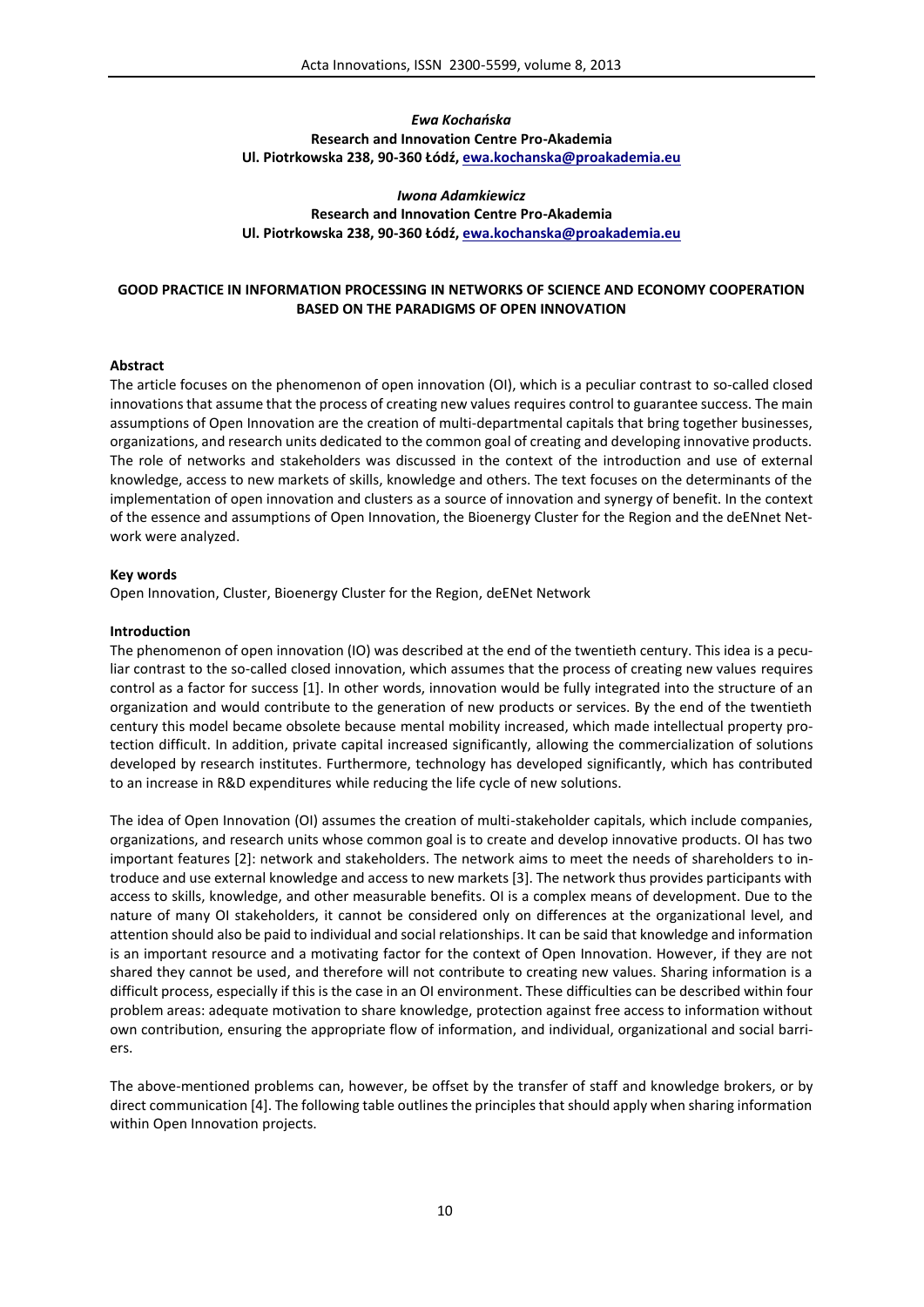|                             | <b>Efficiency</b>                                                                                                         | <b>Motivation</b>                                                                                            | <b>Breaking Barriers</b>                                          |
|-----------------------------|---------------------------------------------------------------------------------------------------------------------------|--------------------------------------------------------------------------------------------------------------|-------------------------------------------------------------------|
| Transfer of staff           | Awareness of different com-<br>petences and knowledge                                                                     | Knowing the process of creat-<br>from a<br>different<br>ing<br>perspective. Increasing net-<br>work identity | New Relationships                                                 |
| Multimedia materials        | They support the exchange of<br>detailed knowledge<br>However, problems with the<br>clarity of the message may oc-<br>cur |                                                                                                              |                                                                   |
| Knowledge brokers           |                                                                                                                           |                                                                                                              | Initiation of cooperation<br>Creating links between net-<br>works |
| Direct communication        | Enables the transfer of sensi-<br>tive knowledge                                                                          | Increasing the identity of<br>building trust                                                                 |                                                                   |
| Specific goals              | Target orientation increases<br>acceptance                                                                                | Stimulation of trust                                                                                         |                                                                   |
| Interpersonal relations     | They increase the ability to<br>absorb knowledge                                                                          | Stimulation of trust                                                                                         |                                                                   |
| Rules and agreements        | They create a bureaucratic<br>barrier                                                                                     | Stimulation of trust                                                                                         |                                                                   |
| Choosing the right partners | They increase the ability to<br>absorb knowledge                                                                          | Stimulation of trust                                                                                         |                                                                   |

Table 1. Rules for sharing information within Open Innovation projects

*Source: own study based on [5]*

Nevertheless, despite the above, processing information in line with the Open Innovation concept is difficult. There are many tools that can stimulate this process, but their matching and selection should be done individually to meet the requirements of the network members.

### **Determinants of the implementation of open innovation**

According to the OECD definition, a modern knowledge economy is one that directly relies on the production, distribution and use of knowledge and information. Innovative companies make inventions in their own laboratories, but increasingly use the research potential of universities and research institutes, financed from public and private sources.



*Source: OECD , based on Eurostat (CIS-2008) data and international data sources, June 2011*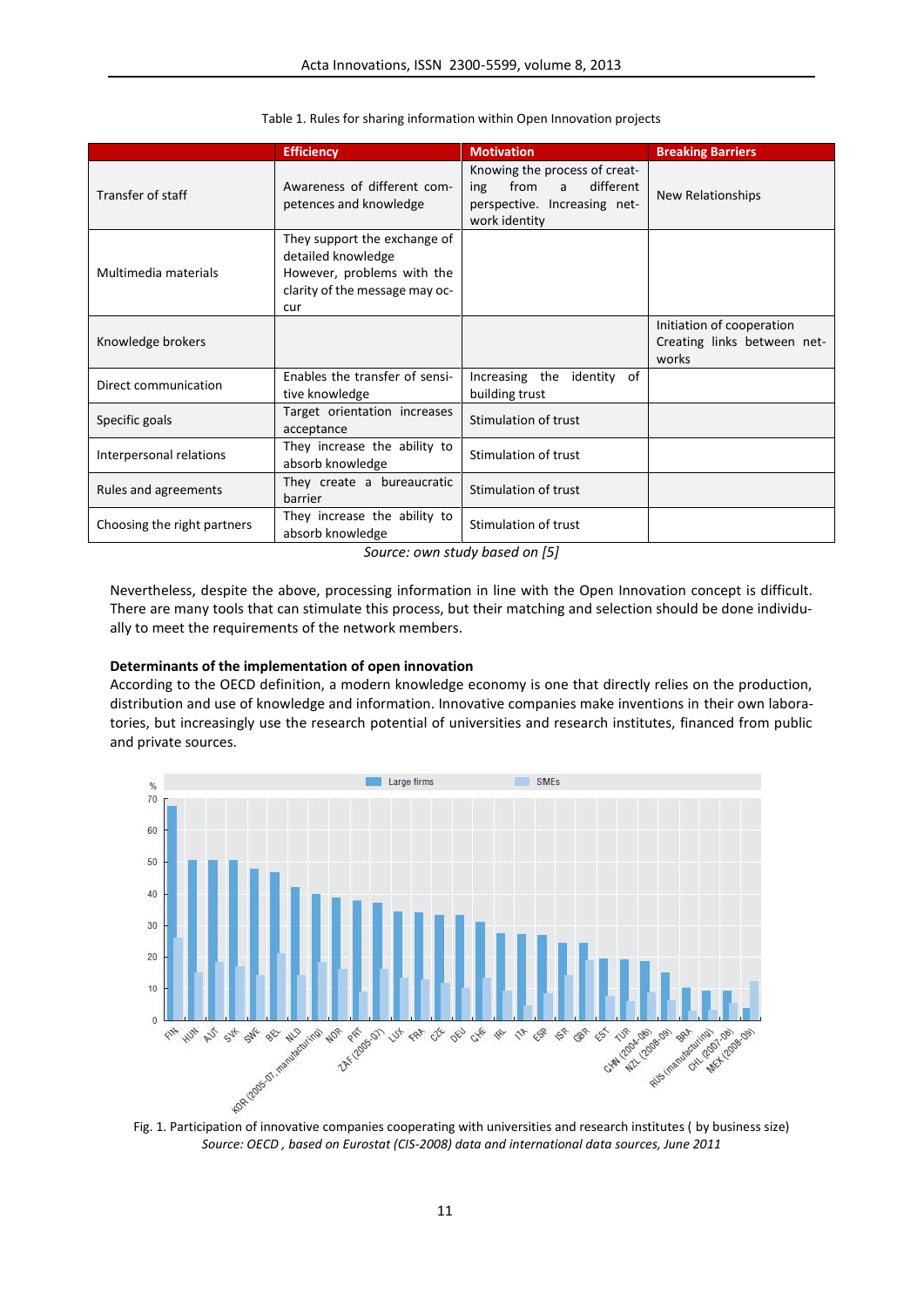Analysis of the above figure shows that among OECD countries, the number of patents registered to patent offices in the EU, the United States and Japan is dominated by Switzerland, Germany, Sweden, and Finland. Luxembourg, Iceland and France lead in the number of registered trademarks.

An important indicator of the level of interest in socio-economic development and innovation-based competitiveness is the level of enterprise spending, incurred for private business budgets for research and development (R&D). This indicator covers expenditures on internal R&D and that carried out by research institutes and the higher education sector, but only those that aim to create innovative products, technologies and techniques for the development of new or improved goods and services introduced to the market. Finland is the leader among the members of the European Union who saw the earliest development opportunities in science and economy cooperation.



Fig. 2. Expenditure of R&D enterprises in 1999 and 2009 as a percentage of GDP *Source: OECD, Main Science and Technology Indicators Database, 2011*



dia; Irlandia –

prus; Szwecja –

Netherlands;

Bulgaria; Łotwa – Latvia: Słowacia – Slovakia; Litwa – Lithuania; Polska – Poland; Rumunia – Romania; Węgry -

Hungary

es.3. Percentage of companies conducting innovative activity in the scope of products and processes in industry in selected countries in the years 2004-2006 and 2006-2008 *Source: Innovation Report 2010, based on Eurostat Statistics Database*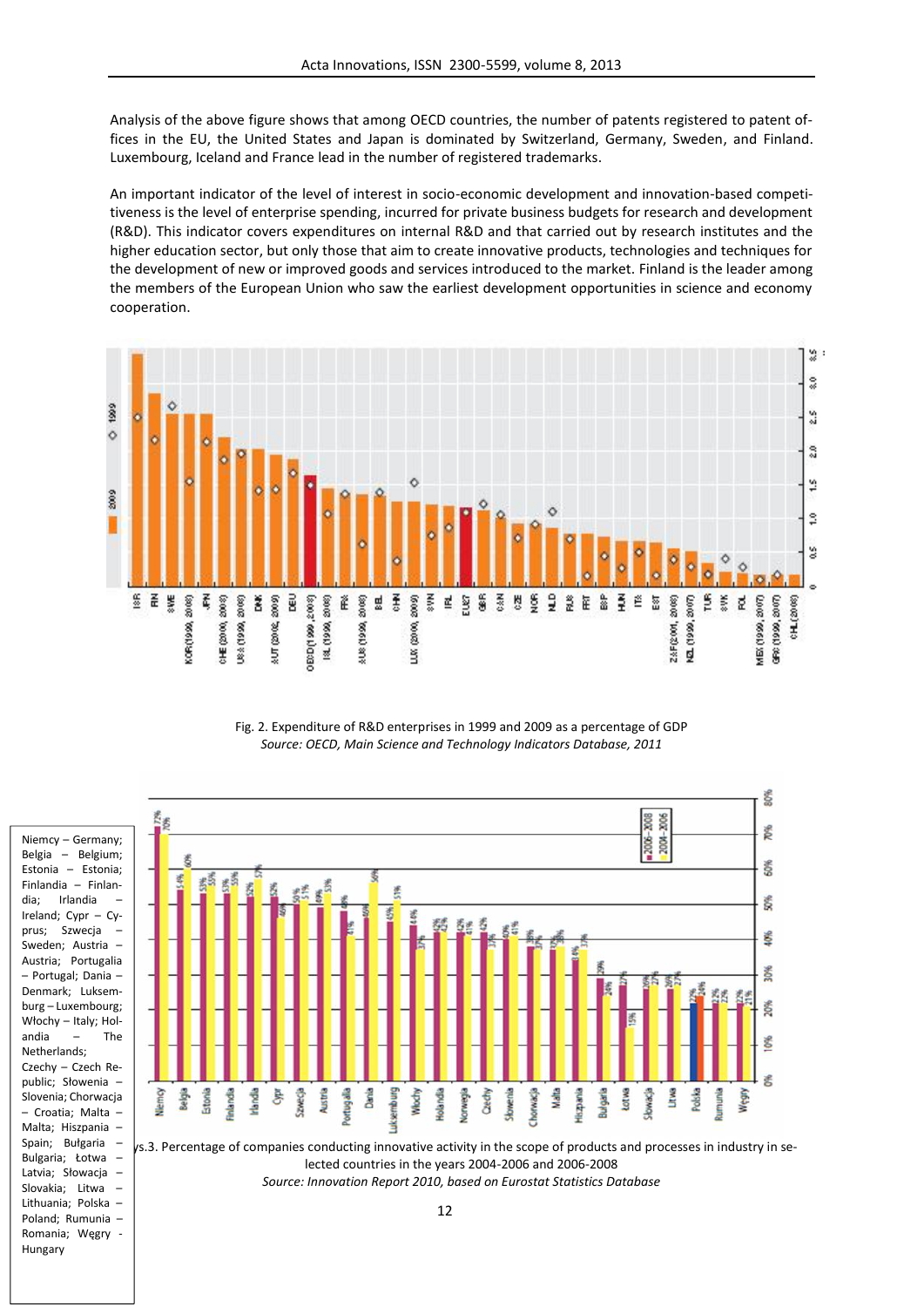As the above figures show, 68% of large and 25% of small and medium innovative Finnish companies cooperate with universities and external research institutes, while in Germany these ratios are 32% and 10%, respectively, and in Poland they oscillate around a few percent. Only 7% of Polish companies run their own R&D studies, and only 3% of companies do it on an ongoing basis.



Fig. 4. Number of patents and trademarks per capita in 2007-2009 <sup>1</sup> *Source: OECD, based on Patent Database data, May 2011, US Patent and Trademark Office (2011), JPO Annual Reports 2008-2010*

As can be seen in Figure 3, the Finnish, Swedish and Danish companies spent the most on research and development among the European Union's member states from 1999 to 2009. German companies were also above the OECD average. It is noteworthy that in 1999 Sweden was the world leader in R&D expenditures. Although it currently ranks third in the ranking above, it is still a country with impressive achievements in pro-innovation areas.

The key to building a competitive economy at the national and regional level are new technologies that are increasingly emerging through close links between businesses and science and its latest developments. The most rapidly developing innovative economies are based less on natural resources and material resources as they were in the 20th century, and more on high quality social capital, information and telecommunications technologies, and international cooperation. Most importantly, the introduction of innovative products and services into the economic practice resulting from the work of research institutes, universities and development centers.

One measure of innovation is the number of patents and registered trademarks per capita. As the above chart shows, the number of patents filed to the patent offices of the EU, the United States and Japan is dominated by Switzerland, Germany, Sweden, and Finland. Luxembourg, Iceland and France are the leaders in registered trademarks. Poland, however, has a long way to go. Innovation in Polish companies, measured by the number of patent applications and registered trademarks, significantly deviates from the levels recorded in most EU countries. From the PARP Innovation Report 2010, it follows that this concerns not only product and process innovations but also organizational and marketing innovations, whose relevance is constantly growing. Polish companies ranked among the last places in terms of average expenditures on innovative activity, the percentage of companies implementing innovations, and the average value of output sold of new or significantly improved products. In addition, for many years they have maintained a low position in terms of outlays and the number of companies doing so in the field of research and development. Since the Republic of Poland became a member of the European Union in 2004, there has been growing awareness of the need to move away from the traditional, extensive industries in favor of building a knowledge-based economy.

<sup>1</sup> Triadic patent means a series of patents registered simultaneously with the European Patent Office (EPO), the USPTO and the Japanese Patent Office (JPO) for the same invention by the same applicant or inventor, creating a special type of patents family.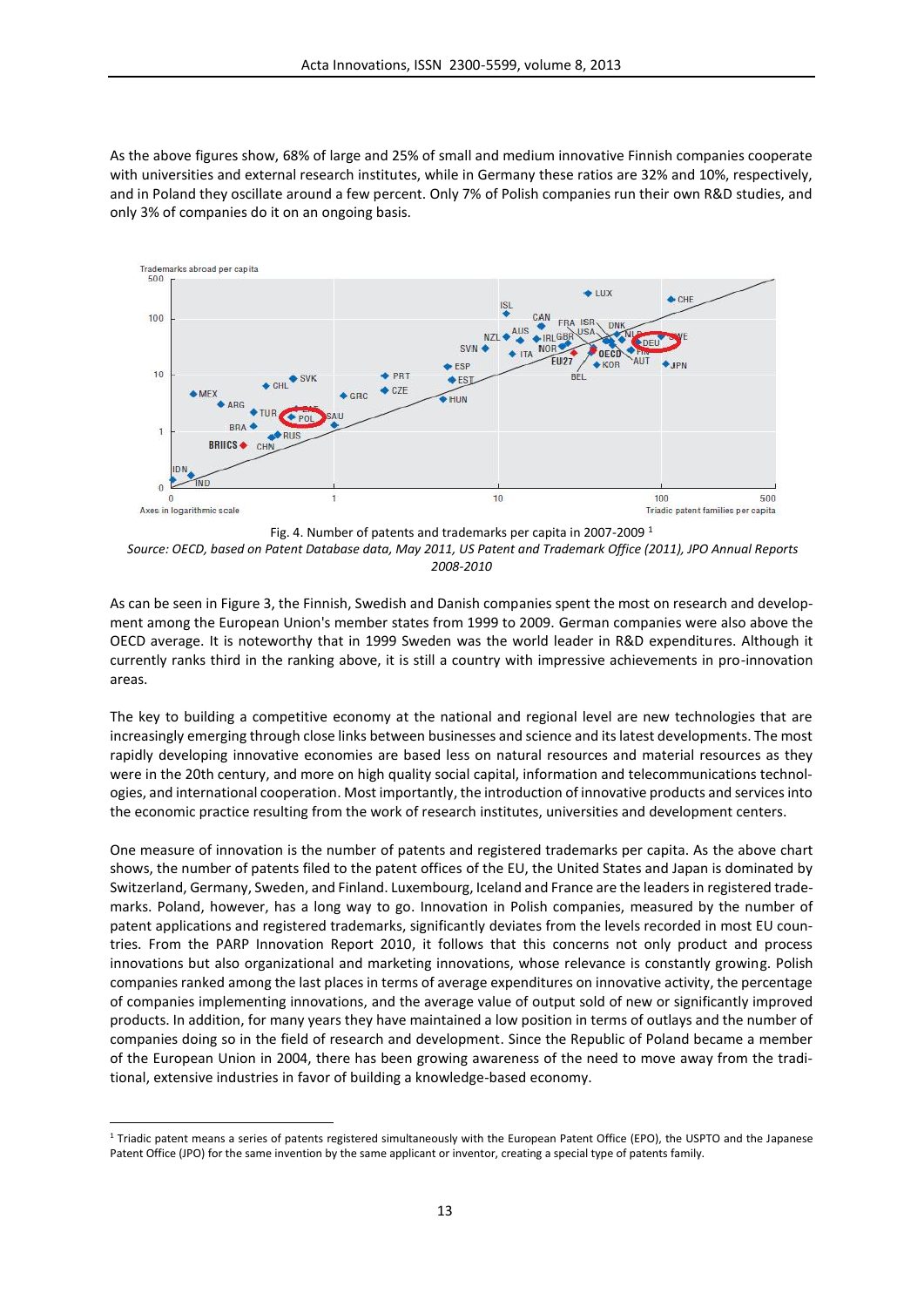## **Clusters: A source of innovation and synergy of benefit**

Increasingly, innovation is the result of the cooperation of many organizations in a network, including companies, institutions of the R&D sector, and supporting institutions. In the technology transfer and commercialization process, the role of intermediaries between bidders and the recipients of innovation is increasing. These institutions include innovation and technology transfer centers, academic business incubators, technology incubators, science and technology parks. Most importantly, they also include collaborative networks and links between companies, research institutes, universities, business environment institutions, and local administration. At present, EU policy is focused on the development of companies operating in networks or clusters. Different types of clusters can be distinguished, inter alia knowledge-based clusters for which the added value is to support the development of innovative enterprises that benefit from the research output and achievements of affiliated R&D institutions or academic centers.

Effective and expansive local innovation systems remain open, which is a key element of their success. Innovative clusters are not exclusively high technology clusters, but also low- and middle-tech clusters, such as clusters for the development of renewable energy.

There are many bioenergetic clusters in the global and European economies that are internationally successful, thanks to high-tech process innovations and a multi-faceted, integrated approach to solving problems. Examples are the Polish Bioenergy Cluster for the Region and the German deENet network.

## **Cluster Bioenergy for the Region**

Cluster Bioenergy for the Region is an open-ended cooperative initiative, bringing together more than forty companies, research institutes, local government units and business environment institutions operating in the field of renewable energy resources. The aim of the Cluster is to contribute to the sustainable development of bioenergy of the Lodz Region in the context of the European Commission's Integrated Action Package on Energy and Climate Change to reduce emissions in the 21st century. Its mission is realized through the following features:

- **Comprehensive solution to issues related to regulating the market of renewable energy sources in the** Lodz region, especially in the scope of methods of obtaining, processing and using biomass as RES;
- **Integration of the activities of Cluster Members such as companies, research units and local authorities** to increase the share of biomass, geothermal and solar and wind energy in the region's energy balance;
- Educational and information activities promoting the use of renewable energy sources and energy efficiency in Łódź.

Since the development of renewable energy is a global challenge, going beyond a single region or a country, the Bioenergy for the Region cluster appreciates the importance of international cooperation. The cluster within the framework of internationalization is oriented towards the following objectives:

- First, improving the image of Poland as an attractive economic partner in the field of renewable energy, a place to establish valuable business contacts, investing and operating environmentally friendly businesses;
- Second, fostering the international flow of knowledge and experience in developing renewable energy;
- Third, promoting the international partnership of members of the Bioenergy Cooperation for the Region.

Bioenergy for the Region is the official partner of the European Commission as part of the campaign "Sustainable Energy for Europe", run by the Directorate-General for Energy and Transport. Bioenergy for the Region is an active member of the Swedish-Polish Sustainable Energy Platform and participates in the work of the "Cluster- Dialogue Germany-Poland" network, which works to develop economic cooperation between the members of the renewable energy cluster in Poland and Germany.

The Distributed Energy Competence Network (deENet) was established in 2003 as a joint initiative of entrepreneurs, the Agency for Regional Development and the University of Kassel. Since then, through numerous research and pilot studies, deENet has established a strong brand recognition both nationally and internationally. Today, the network is comprised of more than 120 members representing various actors involved in R&D, planning, production, service and further education. These issues are illustrated in the figure below.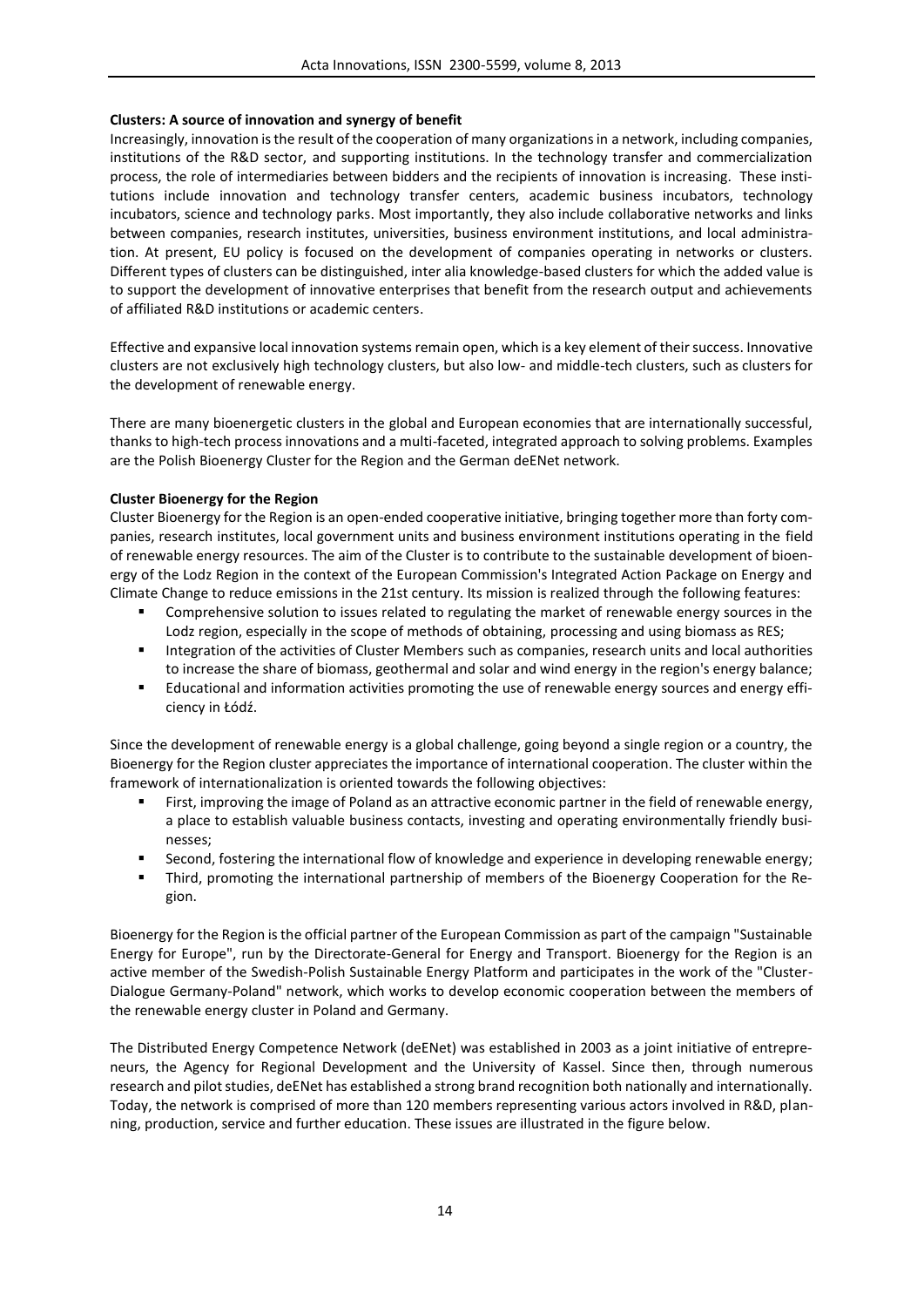

Fig. 4. Different areas of activity of individual members of deENet network *Source: deENet network*

Twenty of the network members are engineers, architects, associations and agencies, as well as private individuals. The rest are manufacturers providing solutions in the field of distributed energy, people from consulting companies in the construction and energy sectors, as well as manufacturers of electric cars. There are numerous companies focusing on photovoltaics and bioenergy among the network members.

However, in a general perspective, the economic profiles of partners are related to all aspects of distributed energy. Similar variation occurs in the context of the size of the companies that are part of the network, including micro, small, medium and large enterprises with headquarters or agents located in the region. At present, the main activities are carried out by staff in Kassel, who are responsible for overseeing joint research projects and helping to exchange information between members.

The deENet network is a unique composition of universities, institutions and innovative companies. It is important that they form a coherent whole of the supply chain, from the research process through planning, design, production to implementation and further education. Network members are active and aware of the role that renewable energy plays in the economic development of the Hesse region. Consequently, they focus on areas such as solar and wind energy, bio-energy, hydroelectric power, geothermal energy, energy efficiency for residential and industrial buildings, and cogeneration. One of the priority issues today is the creation of regional added value through the creation of decentralized energy systems and the development of strategic documents for municipalities to implement an integrated environmental system. In response to these needs, the deENen Network, in collaboration with scientists and public administrations, implements many projects designed to develop joint strategies and feasibility studies for the reduction of carbon emissions. These projects are regional and national in nature, and international initiatives complement them. Internalization aims to exchange experiences and take advantage of the best practices abroad, which is expected to translate into sustainable economic growth of the entire network and the individual participants.

### **Conclusion**

In conclusion, both the deENet network and the Bioenergy Cluster for the Region are excellent examples of success achieved through open innovation. By creating multi-sectoral capitals, they bring together businesses, organizations, and research units pursuing the common goal of creating and developing innovative products.

### **Bibliography**

- [1] H. Chesbrough, Open Innovation: The New Imperative for Creating and Profiting from Technology, Boston: Harvard Business School Press, 2003.
- [2] W. Vanhaverbeke, "The Inter-Organizational Context of Open Innovation," in *Open Innovation: Researching a New Paradigm* , Oxford, Ocford University Press, 2006, pp. 205-219.
- [3] C. Simard and J. West, "Knowledge Networks and the geographic locus of innovation," in *Open Innovation: Researching a New paradigm.*, Oxford, Oxford University Press, 2006, pp. 220-240.